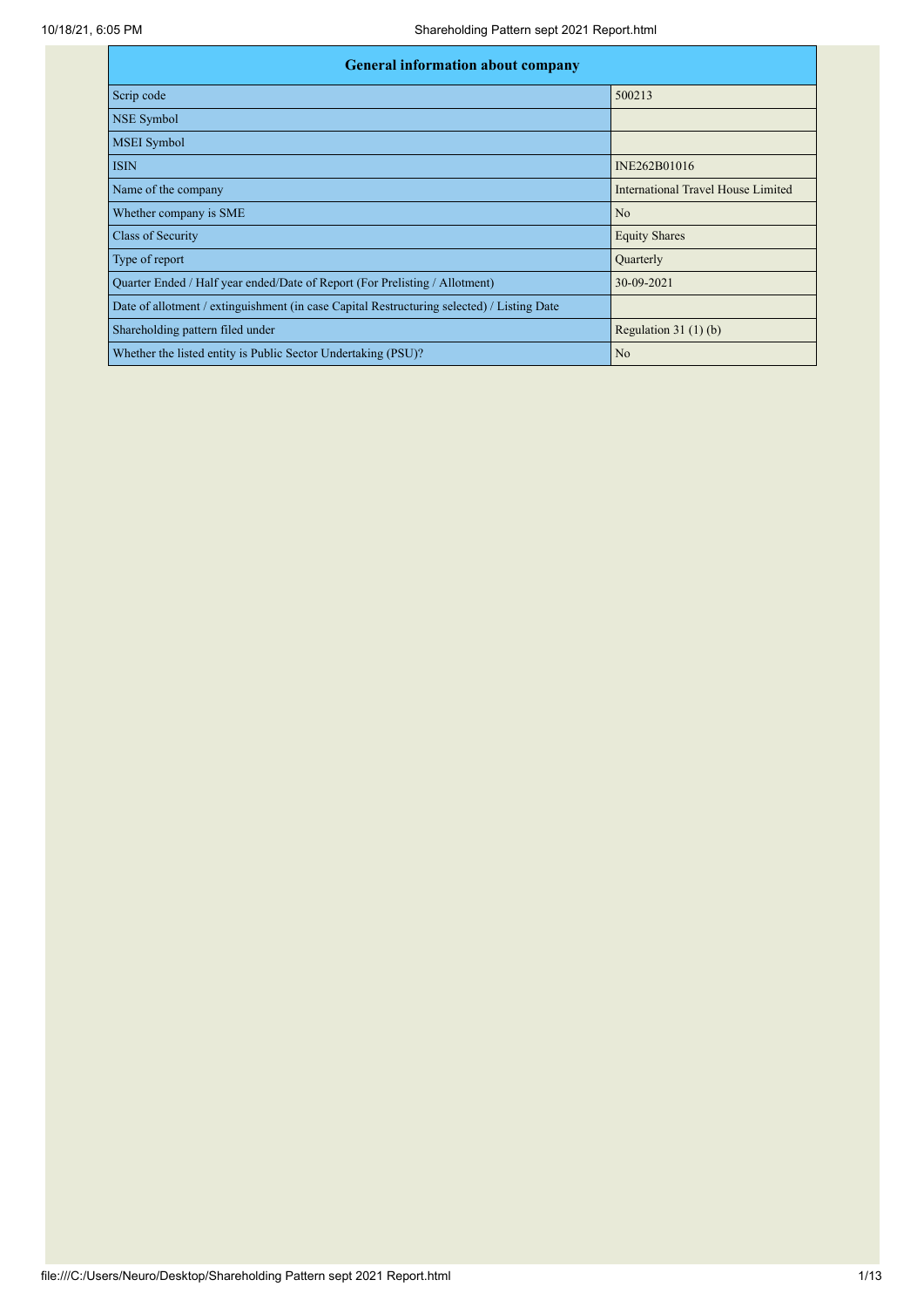|                | <b>Declaration</b>                                                                        |                |                                |                       |                             |
|----------------|-------------------------------------------------------------------------------------------|----------------|--------------------------------|-----------------------|-----------------------------|
| Sr.<br>No.     | Particular                                                                                | Yes/No         | Promoter and<br>Promoter Group | Public<br>shareholder | Non Promoter-<br>Non Public |
| $\mathbf{1}$   | Whether the Listed Entity has issued any partly paid up shares?                           | N <sub>o</sub> | No                             | N <sub>o</sub>        | N <sub>o</sub>              |
| $\overline{2}$ | Whether the Listed Entity has issued any Convertible Securities                           | N <sub>o</sub> | No                             | N <sub>o</sub>        | N <sub>o</sub>              |
| $\overline{3}$ | Whether the Listed Entity has issued any Warrants?                                        | N <sub>o</sub> | No                             | N <sub>o</sub>        | N <sub>o</sub>              |
| $\overline{4}$ | Whether the Listed Entity has any shares against which<br>depository receipts are issued? | N <sub>0</sub> | N <sub>0</sub>                 | N <sub>0</sub>        | N <sub>0</sub>              |
| $\overline{5}$ | Whether the Listed Entity has any shares in locked-in?                                    | N <sub>o</sub> | N <sub>o</sub>                 | N <sub>o</sub>        | N <sub>o</sub>              |
| 6              | Whether any shares held by promoters are pledge or otherwise<br>encumbered?               | N <sub>o</sub> | No                             |                       |                             |
| $\overline{7}$ | Whether company has equity shares with differential voting<br>rights?                     | N <sub>0</sub> | N <sub>0</sub>                 | N <sub>0</sub>        | No                          |
| $\mathbf{8}$   | Whether the listed entity has any significant beneficial owner?                           | N <sub>o</sub> |                                |                       |                             |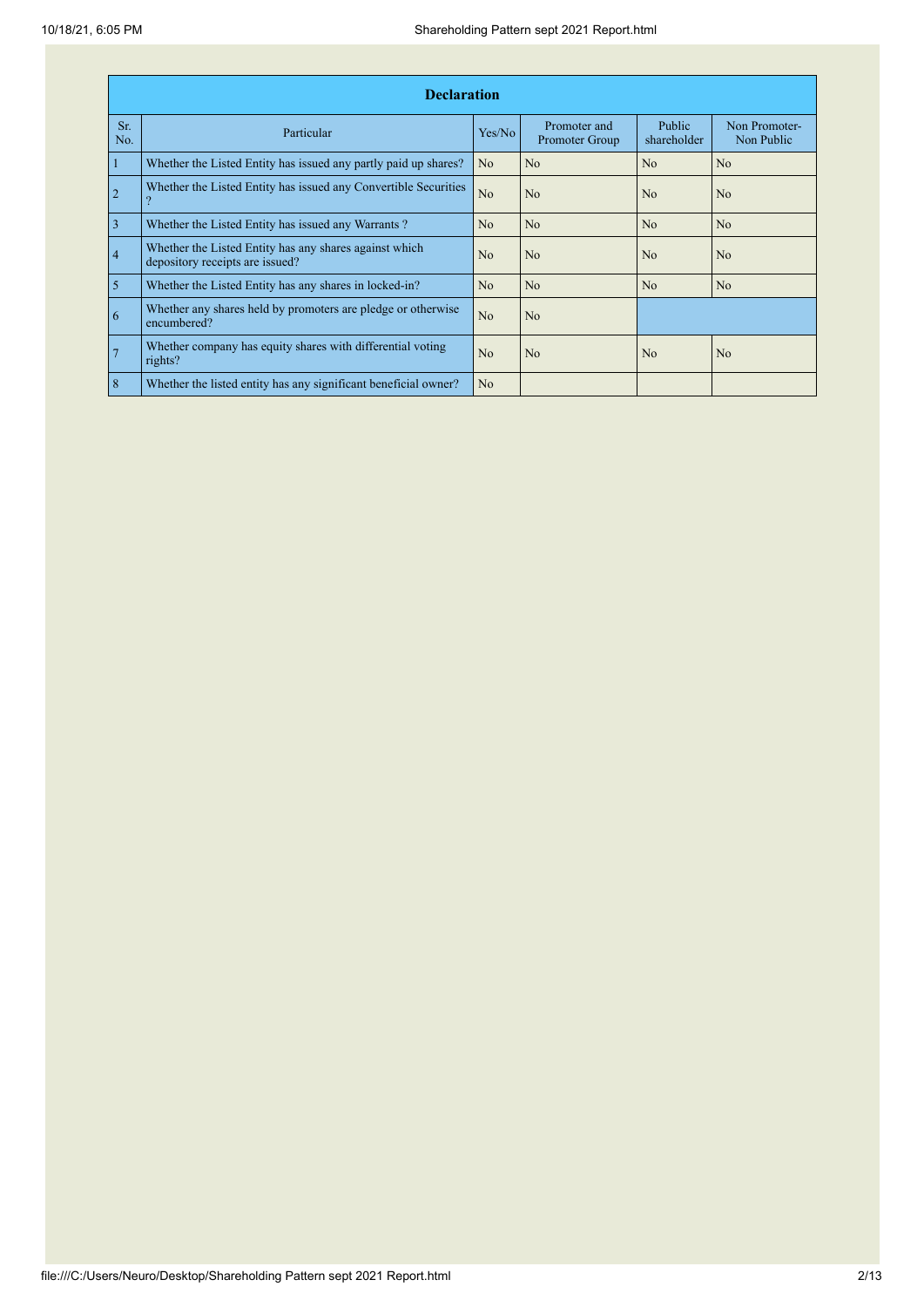| <b>Table I - Summary Statement holding of specified securities</b> |                                                |              |                       |                      |                          |                              |                                                                                    |                                                                  |               |         |                     |
|--------------------------------------------------------------------|------------------------------------------------|--------------|-----------------------|----------------------|--------------------------|------------------------------|------------------------------------------------------------------------------------|------------------------------------------------------------------|---------------|---------|---------------------|
|                                                                    | Category                                       | Nos. Of      | No. of<br>fully paid  | No. Of<br>Partly     | No. Of<br>shares         | Total nos.<br>shares         | Shareholding as a<br>% of total no. of<br>shares (calculated<br>as per SCRR, 1957) | Number of Voting Rights held in each<br>class of securities (IX) |               |         |                     |
| Category<br>$\left( \mathrm{I}\right)$                             | of<br>shareholder                              | shareholders | up equity             | paid-up<br>equity    | underlying<br>Depository | held (VII)                   |                                                                                    | No of Voting (XIV) Rights                                        |               |         | Total as a          |
|                                                                    | (II)                                           | (III)        | shares<br>held $(IV)$ | shares<br>held $(V)$ | Receipts<br>(VI)         | $= (IV) +$<br>$(V)$ + $(VI)$ | (VIII) As a % of<br>$(A+B+C2)$                                                     | Class<br>eg: X                                                   | Class<br>eg:y | Total   | $%$ of<br>$(A+B+C)$ |
| (A)                                                                | Promoter<br>$\&$<br>Promoter<br>Group          | 3            | 4931901               |                      |                          | 4931901                      | 61.69                                                                              | 4931901                                                          |               | 4931901 | 61.69               |
| (B)                                                                | Public                                         | 9852         | 3062599               |                      |                          | 3062599                      | 38.31                                                                              | 3062599                                                          |               | 3062599 | 38.31               |
| (C)                                                                | Non<br>Promoter-<br>Non Public                 |              |                       |                      |                          |                              |                                                                                    |                                                                  |               |         |                     |
| (C1)                                                               | <b>Shares</b><br>underlying<br><b>DRs</b>      |              |                       |                      |                          |                              |                                                                                    |                                                                  |               |         |                     |
| (C2)                                                               | Shares held<br>by<br>Employee<br><b>Trusts</b> |              |                       |                      |                          |                              |                                                                                    |                                                                  |               |         |                     |
|                                                                    | Total                                          | 9855         | 7994500               |                      |                          | 7994500                      | 100                                                                                | 7994500                                                          |               | 7994500 | 100                 |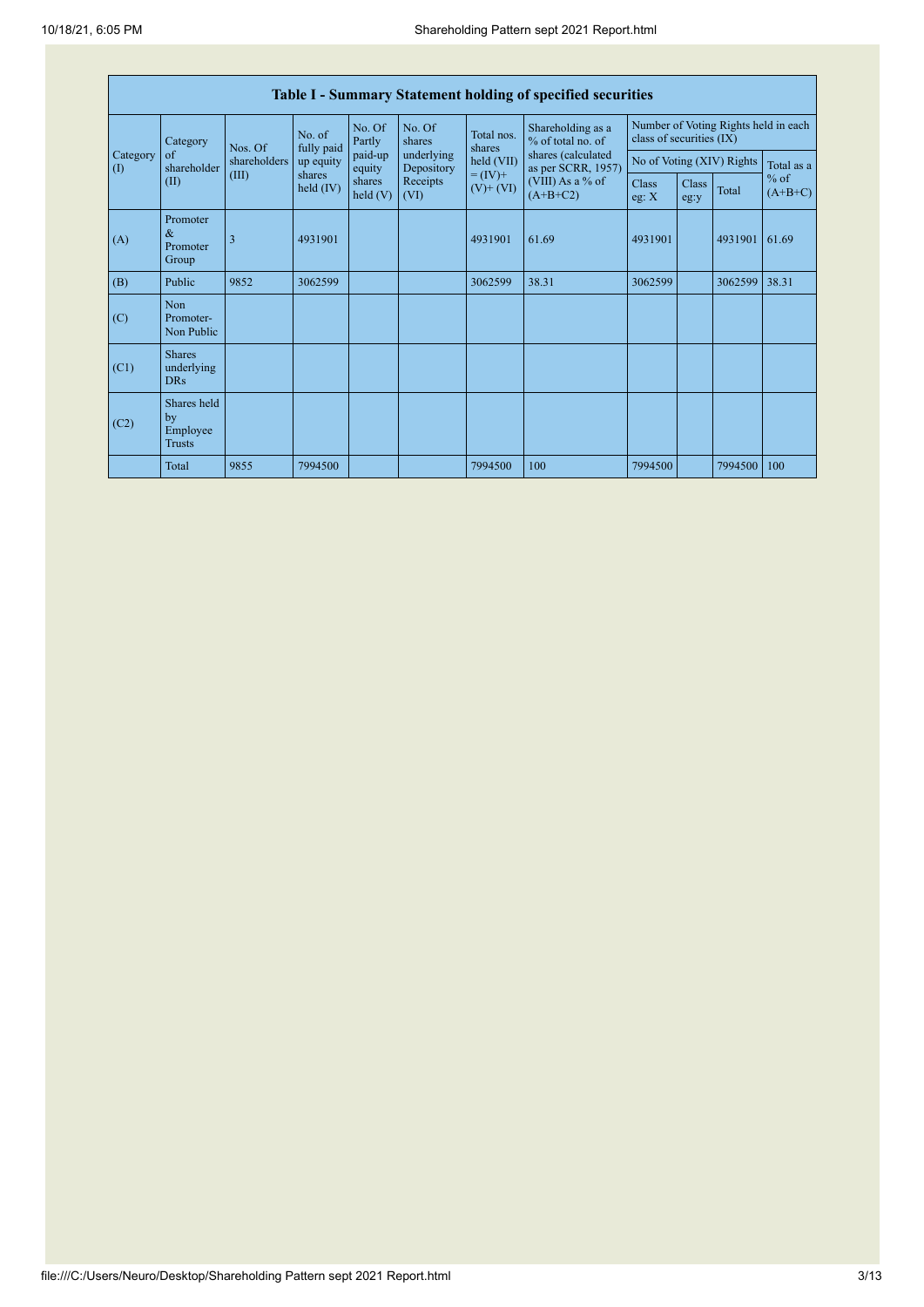|                 | Table I - Summary Statement holding of specified securities |                                          |                                           |                                                           |                                                                                            |                                        |                                                        |                                                                               |                                                         |                                       |
|-----------------|-------------------------------------------------------------|------------------------------------------|-------------------------------------------|-----------------------------------------------------------|--------------------------------------------------------------------------------------------|----------------------------------------|--------------------------------------------------------|-------------------------------------------------------------------------------|---------------------------------------------------------|---------------------------------------|
| Category<br>(1) | Category<br>of<br>shareholder<br>(II)<br>(X)                | No. Of<br><b>Shares</b><br>Underlying    |                                           | No. Of Shares<br>Underlying<br>Outstanding<br>convertible | Shareholding, as a %<br>assuming full<br>conversion of<br>convertible securities (         | Number of<br>Locked in<br>shares (XII) |                                                        | Number of<br><b>Shares</b><br>pledged or<br>otherwise<br>encumbered<br>(XIII) |                                                         | Number of<br>equity shares<br>held in |
|                 |                                                             | Outstanding<br>convertible<br>securities | Outstanding<br><b>Warrants</b><br>$(X_i)$ | securities and<br>No. Of<br>Warrants (Xi)<br>(a)          | as a percentage of<br>diluted share capital)<br>$(XI) = (VII)+(X) As a %$<br>of $(A+B+C2)$ | No.<br>(a)                             | Asa<br>$%$ of<br>total<br><b>Shares</b><br>held<br>(b) | No.<br>(a)                                                                    | As a<br>$%$ of<br>total<br><b>Shares</b><br>held<br>(b) | dematerialized<br>form $(XIV)$        |
| (A)             | Promoter<br>$\&$<br>Promoter<br>Group                       |                                          |                                           |                                                           | 61.69                                                                                      |                                        |                                                        |                                                                               |                                                         | 4931896                               |
| (B)             | Public                                                      |                                          |                                           |                                                           | 38.31                                                                                      |                                        |                                                        |                                                                               |                                                         | 2885755                               |
| (C)             | Non<br>Promoter-<br>Non Public                              |                                          |                                           |                                                           |                                                                                            |                                        |                                                        |                                                                               |                                                         |                                       |
| (C1)            | <b>Shares</b><br>underlying<br><b>DRs</b>                   |                                          |                                           |                                                           |                                                                                            |                                        |                                                        |                                                                               |                                                         |                                       |
| (C2)            | Shares held<br>by<br>Employee<br><b>Trusts</b>              |                                          |                                           |                                                           |                                                                                            |                                        |                                                        |                                                                               |                                                         |                                       |
|                 | Total                                                       |                                          |                                           |                                                           | 100                                                                                        |                                        |                                                        |                                                                               |                                                         | 7817651                               |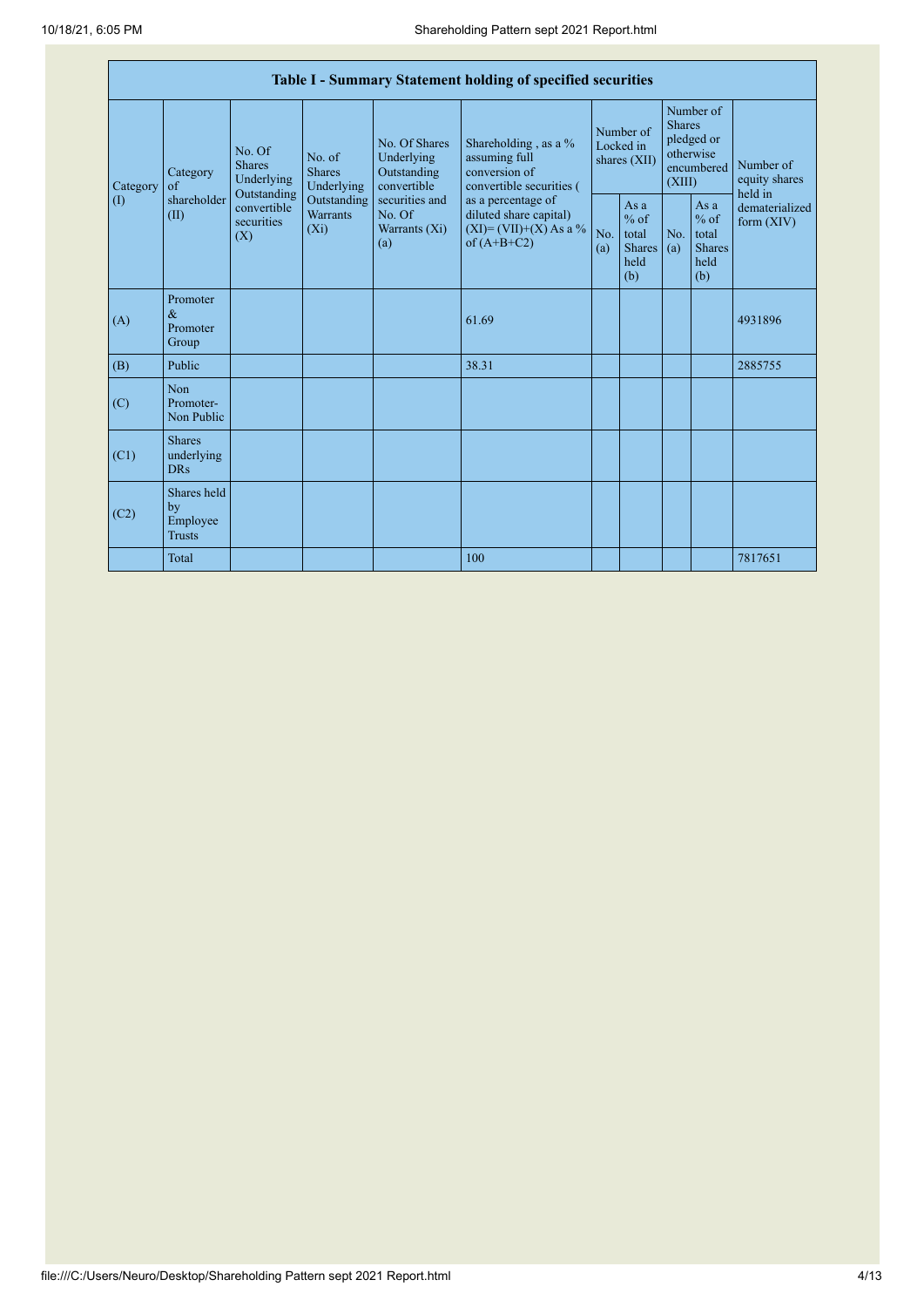|                                                                                         |                                                                                                                     |                         |                            |                       |                                    |                             | Table II - Statement showing shareholding pattern of the Promoter and Promoter Group          |                               |               |                                 |                           |
|-----------------------------------------------------------------------------------------|---------------------------------------------------------------------------------------------------------------------|-------------------------|----------------------------|-----------------------|------------------------------------|-----------------------------|-----------------------------------------------------------------------------------------------|-------------------------------|---------------|---------------------------------|---------------------------|
|                                                                                         |                                                                                                                     |                         | No. of                     | No. Of<br>Partly      | No. Of                             | Total<br>nos.               | Shareholding as<br>a % of total no.                                                           | each class of securities (IX) |               | Number of Voting Rights held in |                           |
| Sr.                                                                                     | Category $\&$<br>Name of the                                                                                        | Nos. Of<br>shareholders | fully<br>paid up<br>equity | paid-<br>up<br>equity | shares<br>underlying<br>Depository | shares<br>held<br>$(VII) =$ | of shares<br>(calculated as<br>per SCRR,                                                      | No of Voting (XIV) Rights     |               |                                 | Total<br>as a $\%$<br>of  |
|                                                                                         | Shareholders (I)                                                                                                    | (III)                   | shares<br>held $(IV)$      | shares<br>held<br>(V) | Receipts<br>(VI)                   | $(IV)+$<br>$(V)$ +<br>(VI)  | 1957) (VIII) As<br>a % of<br>$(A+B+C2)$                                                       | Class eg:<br>$\mathbf X$      | Class<br>eg:y | Total                           | Total<br>Voting<br>rights |
| A                                                                                       | Table II - Statement showing shareholding pattern of the Promoter and Promoter Group                                |                         |                            |                       |                                    |                             |                                                                                               |                               |               |                                 |                           |
| (1)                                                                                     | Indian                                                                                                              |                         |                            |                       |                                    |                             |                                                                                               |                               |               |                                 |                           |
| (d)                                                                                     | Any Other<br>(specify)                                                                                              | $\overline{\mathbf{3}}$ | 4931901                    |                       |                                    | 4931901                     | 61.69                                                                                         | 4931901                       |               | 4931901                         | 61.69                     |
| Sub-Total (A)<br>(1)                                                                    |                                                                                                                     | 3                       | 4931901                    |                       |                                    | 4931901                     | 61.69                                                                                         | 4931901                       |               | 4931901                         | 61.69                     |
| (2)                                                                                     | Foreign                                                                                                             |                         |                            |                       |                                    |                             |                                                                                               |                               |               |                                 |                           |
| Total<br>Shareholding<br>of Promoter<br>and Promoter<br>Group $(A)=$<br>$(A)(1)+(A)(2)$ |                                                                                                                     | 3                       | 4931901                    |                       |                                    | 4931901                     | 61.69                                                                                         | 4931901                       |               | 4931901                         | 61.69                     |
| $\, {\bf B}$                                                                            | Table III - Statement showing shareholding pattern of the Public shareholder                                        |                         |                            |                       |                                    |                             |                                                                                               |                               |               |                                 |                           |
| (1)                                                                                     | Institutions                                                                                                        |                         |                            |                       |                                    |                             |                                                                                               |                               |               |                                 |                           |
| (f)                                                                                     | Financial<br>Institutions/<br><b>Banks</b>                                                                          | $\overline{c}$          | 300                        |                       |                                    | 300                         | $\boldsymbol{0}$                                                                              | 300                           |               | 300                             | $\mathbf{0}$              |
| Sub-Total (B)<br>(1)                                                                    |                                                                                                                     | $\sqrt{2}$              | 300                        |                       |                                    | 300                         | $\boldsymbol{0}$                                                                              | 300                           |               | 300                             | $\boldsymbol{0}$          |
| (3)                                                                                     | Non-institutions                                                                                                    |                         |                            |                       |                                    |                             |                                                                                               |                               |               |                                 |                           |
| (a(i))                                                                                  | Individuals -<br>i.Individual<br>shareholders<br>holding<br>nominal share<br>capital up to Rs.<br>2 lakhs.          | 9608                    | 2262798                    |                       |                                    | 2262798                     | 28.3                                                                                          | 2262798                       |               | 2262798 28.3                    |                           |
| (a(ii))                                                                                 | Individuals - ii.<br>Individual<br>shareholders<br>holding<br>nominal share<br>capital in excess<br>of Rs. 2 lakhs. | $\,8$                   | 381877                     |                       |                                    | 381877                      | 4.78                                                                                          | 381877                        |               | 381877                          | 4.78                      |
| (b)                                                                                     | <b>NBFCs</b><br>registered with<br><b>RBI</b>                                                                       | $\mathbf{1}$            | 201                        |                       |                                    | 201                         | $\mathbf{0}$                                                                                  | 201                           |               | 201                             | $\mathbf{0}$              |
| (e)                                                                                     | Any Other<br>(specify)                                                                                              | 233                     | 417423                     |                       |                                    | 417423                      | 5.22                                                                                          | 417423                        |               | 417423                          | 5.22                      |
| Sub-Total (B)<br>(3)                                                                    |                                                                                                                     | 9850                    | 3062299                    |                       |                                    | 3062299                     | 38.31                                                                                         | 3062299                       |               | 3062299                         | 38.31                     |
| <b>Total Public</b><br>Shareholding<br>$(B)= (B)(1) +$<br>$(B)(2)+(B)(3)$               |                                                                                                                     | 9852                    | 3062599                    |                       |                                    | 3062599                     | 38.31                                                                                         | 3062599                       |               | 3062599                         | 38.31                     |
| ${\bf C}$                                                                               |                                                                                                                     |                         |                            |                       |                                    |                             | Table IV - Statement showing shareholding pattern of the Non Promoter- Non Public shareholder |                               |               |                                 |                           |
| Total (<br>$A+B+C2$ )                                                                   |                                                                                                                     | 9855                    | 7994500                    |                       |                                    | 7994500                     | 100                                                                                           | 7994500                       |               | 7994500                         | 100                       |
| Total $(A+B+C)$<br>$\mathcal{E}$                                                        |                                                                                                                     | 9855                    | 7994500                    |                       |                                    | 7994500                     | 100                                                                                           | 7994500                       |               | 7994500                         | 100                       |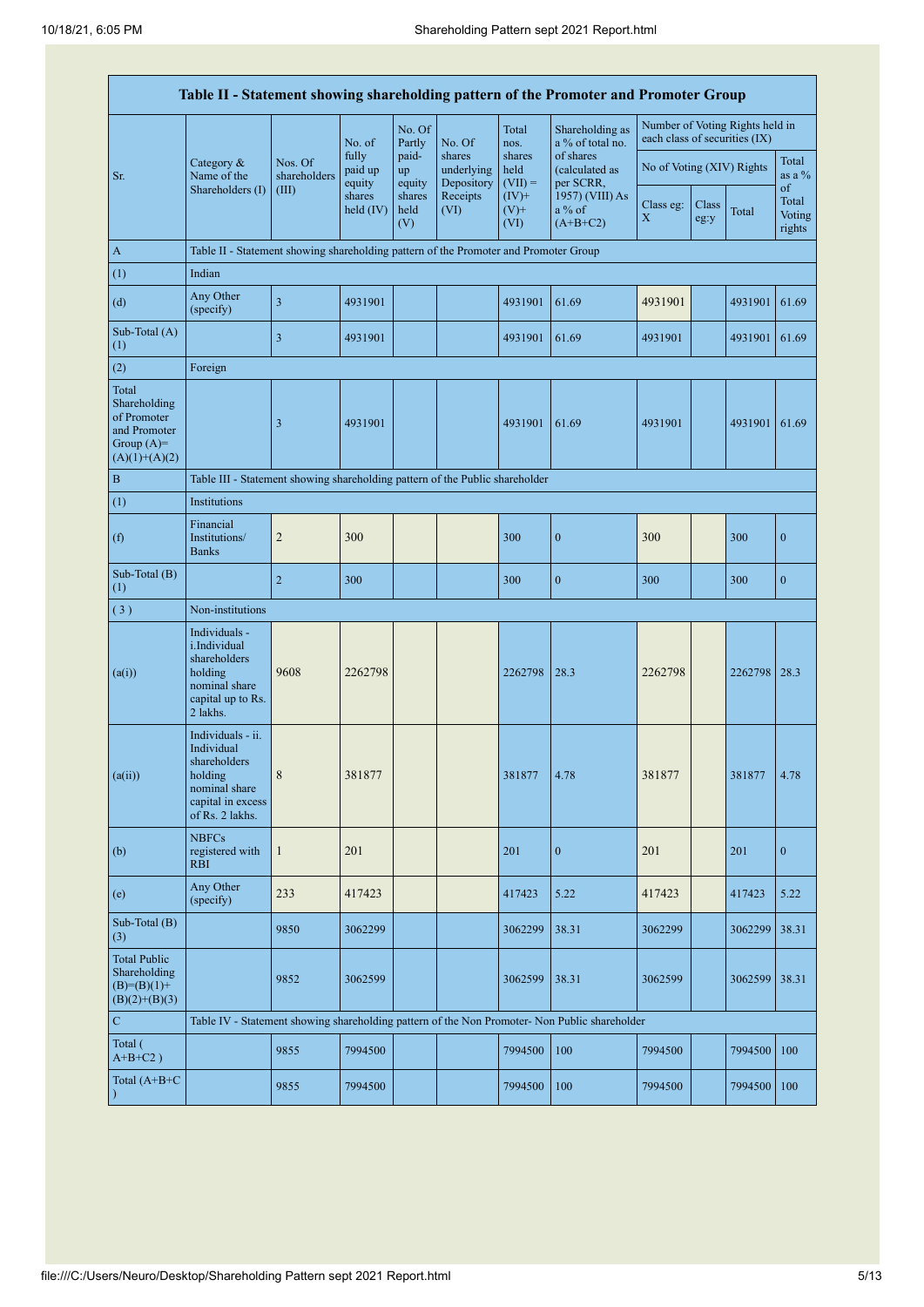| Table II - Statement showing shareholding pattern of the Promoter and Promoter Group    |                                                                                                     |                                                                              |                                                                 |                                                                                                                        |                                        |                                                         |                                                                  |                                       |                                         |  |
|-----------------------------------------------------------------------------------------|-----------------------------------------------------------------------------------------------------|------------------------------------------------------------------------------|-----------------------------------------------------------------|------------------------------------------------------------------------------------------------------------------------|----------------------------------------|---------------------------------------------------------|------------------------------------------------------------------|---------------------------------------|-----------------------------------------|--|
|                                                                                         | No. Of<br><b>Shares</b><br>Underlying                                                               | No. of<br><b>Shares</b>                                                      | No. Of Shares<br>Underlying<br>Outstanding                      | Shareholding, as a %<br>assuming full<br>conversion of                                                                 | Number of<br>Locked in<br>shares (XII) |                                                         | Number of Shares<br>pledged or<br>otherwise<br>encumbered (XIII) |                                       | Number of<br>equity shares              |  |
| Sr.                                                                                     | Underlying<br>Outstanding<br>Outstanding<br>convertible<br>Warrants<br>securities<br>$(X_i)$<br>(X) |                                                                              | convertible<br>securities and<br>No. Of<br>Warrants (Xi)<br>(a) | convertible securities (<br>as a percentage of<br>diluted share capital)<br>$(XI) = (VII)+(X) As a$<br>% of $(A+B+C2)$ | No.<br>(a)                             | As a<br>$%$ of<br>total<br><b>Shares</b><br>held<br>(b) | No.<br>(a)                                                       | As a % of total<br>Shares held<br>(b) | held in<br>dematerialized<br>form (XIV) |  |
| $\mathbf{A}$                                                                            |                                                                                                     |                                                                              |                                                                 | Table II - Statement showing shareholding pattern of the Promoter and Promoter Group                                   |                                        |                                                         |                                                                  |                                       |                                         |  |
| (1)                                                                                     | Indian                                                                                              |                                                                              |                                                                 |                                                                                                                        |                                        |                                                         |                                                                  |                                       |                                         |  |
| (d)                                                                                     |                                                                                                     |                                                                              |                                                                 | 61.69                                                                                                                  |                                        |                                                         |                                                                  |                                       | 4931896                                 |  |
| Sub-Total (A)<br>(1)                                                                    |                                                                                                     |                                                                              |                                                                 | 61.69                                                                                                                  |                                        |                                                         |                                                                  |                                       | 4931896                                 |  |
| (2)                                                                                     | Foreign                                                                                             |                                                                              |                                                                 |                                                                                                                        |                                        |                                                         |                                                                  |                                       |                                         |  |
| Total<br>Shareholding<br>of Promoter<br>and Promoter<br>Group $(A)=$<br>$(A)(1)+(A)(2)$ |                                                                                                     |                                                                              |                                                                 | 61.69                                                                                                                  |                                        |                                                         |                                                                  |                                       | 4931896                                 |  |
| $\, {\bf B}$                                                                            |                                                                                                     | Table III - Statement showing shareholding pattern of the Public shareholder |                                                                 |                                                                                                                        |                                        |                                                         |                                                                  |                                       |                                         |  |
| (1)                                                                                     | Institutions                                                                                        |                                                                              |                                                                 |                                                                                                                        |                                        |                                                         |                                                                  |                                       |                                         |  |
| (f)                                                                                     |                                                                                                     |                                                                              |                                                                 | $\boldsymbol{0}$                                                                                                       |                                        |                                                         |                                                                  |                                       | 200                                     |  |
| Sub-Total (B)<br>(1)                                                                    |                                                                                                     |                                                                              |                                                                 | $\boldsymbol{0}$                                                                                                       |                                        |                                                         |                                                                  |                                       | 200                                     |  |
| (3)                                                                                     | Non-institutions                                                                                    |                                                                              |                                                                 |                                                                                                                        |                                        |                                                         |                                                                  |                                       |                                         |  |
| (a(i))                                                                                  |                                                                                                     |                                                                              |                                                                 | 28.3                                                                                                                   |                                        |                                                         |                                                                  |                                       | 2091276                                 |  |
| (a(ii))                                                                                 |                                                                                                     |                                                                              |                                                                 | 4.78                                                                                                                   |                                        |                                                         |                                                                  |                                       | 380573                                  |  |
| (b)                                                                                     |                                                                                                     |                                                                              |                                                                 | $\boldsymbol{0}$                                                                                                       |                                        |                                                         |                                                                  |                                       | 201                                     |  |
| (e)                                                                                     |                                                                                                     |                                                                              |                                                                 | 5.22                                                                                                                   |                                        |                                                         |                                                                  |                                       | 413505                                  |  |
| Sub-Total (B)<br>(3)                                                                    |                                                                                                     |                                                                              |                                                                 | 38.31                                                                                                                  |                                        |                                                         |                                                                  |                                       | 2885555                                 |  |
| <b>Total Public</b><br>Shareholding<br>$(B)= (B)(1) +$<br>$(B)(2)+(B)(3)$               |                                                                                                     |                                                                              |                                                                 | 38.31                                                                                                                  |                                        |                                                         |                                                                  |                                       | 2885755                                 |  |
| ${\bf C}$                                                                               |                                                                                                     |                                                                              |                                                                 | Table IV - Statement showing shareholding pattern of the Non Promoter- Non Public shareholder                          |                                        |                                                         |                                                                  |                                       |                                         |  |
| Total (<br>$A+B+C2$ )                                                                   |                                                                                                     |                                                                              |                                                                 | 100                                                                                                                    |                                        |                                                         |                                                                  |                                       | 7817651                                 |  |
| Total<br>$(A+B+C)$                                                                      |                                                                                                     |                                                                              |                                                                 | 100                                                                                                                    |                                        |                                                         |                                                                  |                                       | 7817651                                 |  |
| Textual<br>Disclosure of notes on shareholding pattern<br>Information $(1)$             |                                                                                                     |                                                                              |                                                                 |                                                                                                                        |                                        |                                                         |                                                                  |                                       |                                         |  |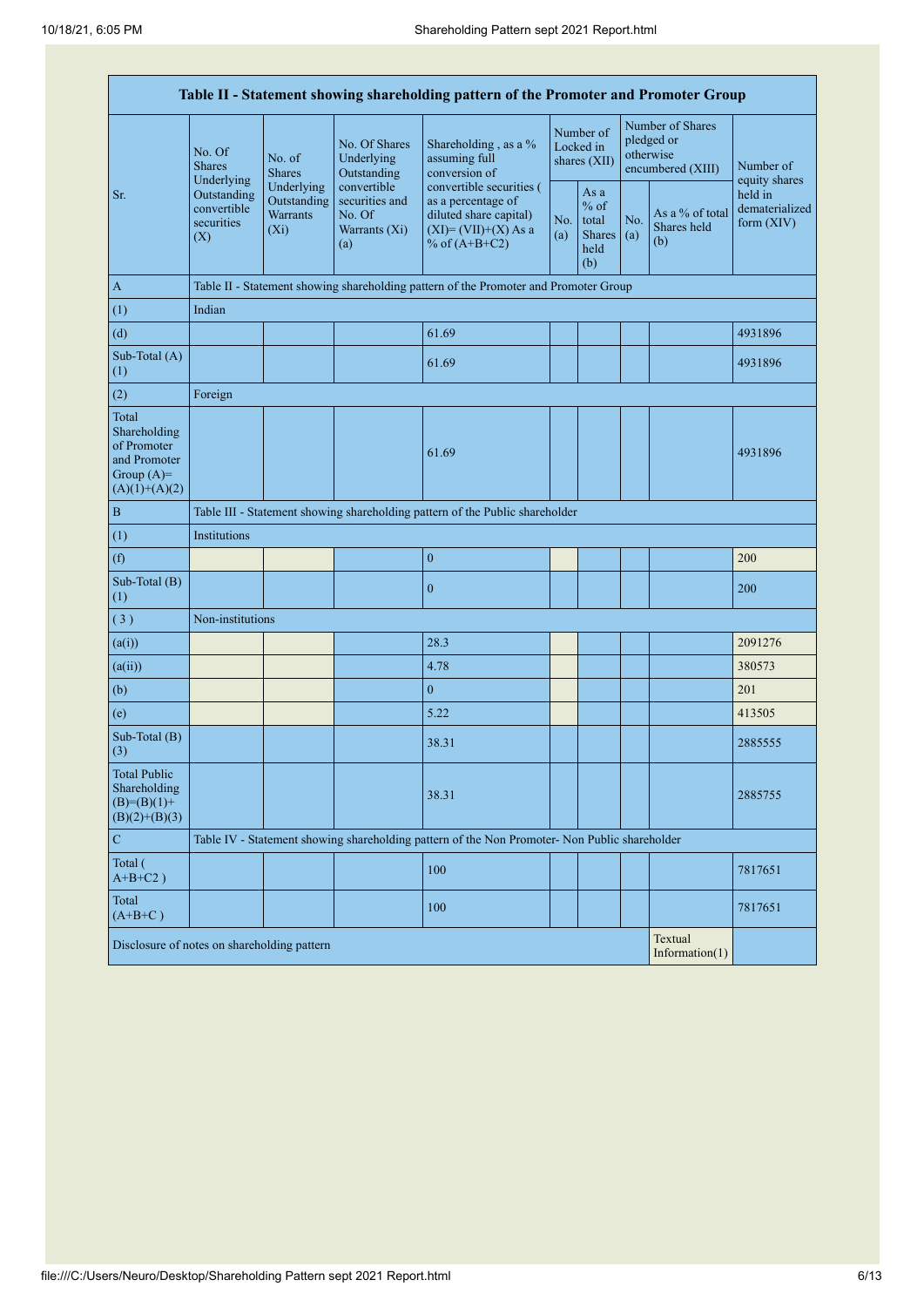| <b>Text Block</b>     |                                                                                                                                                                                                                                                                                                                                                                                                                                                                                                                                                                                                                                                                                                                                                                                                                                                                             |  |  |  |  |  |
|-----------------------|-----------------------------------------------------------------------------------------------------------------------------------------------------------------------------------------------------------------------------------------------------------------------------------------------------------------------------------------------------------------------------------------------------------------------------------------------------------------------------------------------------------------------------------------------------------------------------------------------------------------------------------------------------------------------------------------------------------------------------------------------------------------------------------------------------------------------------------------------------------------------------|--|--|--|--|--|
| Textual Information() | 1) The voting rights with respect to 1,12,678 shares transferred to Investor Education and Protection<br>Fund Authority are currently freezed as per Rule 6 of IEPF (Accounting, Audit, Transfer and Refund)<br>Amendment Rules, 2017. 2) The number of shareholders as shown in this statement represent aggregate<br>number of demat account and registered folios (in respect of shares held in dematerialised form and<br>physical form, respectively). However, the total number of shareholders of Company as on 30<br>September 2021 is 11,865 but in the shareholding statement the number of shareholders are shown as<br>9855 due to consolidation on PAN basis. 3) The aggregate promoter holding is 49,31,901 inclusive of<br>36,26,638 shares of Russell Credit Limited. However, as per the records of Russell Credit Limited, they<br>hold 36,26,633 shares. |  |  |  |  |  |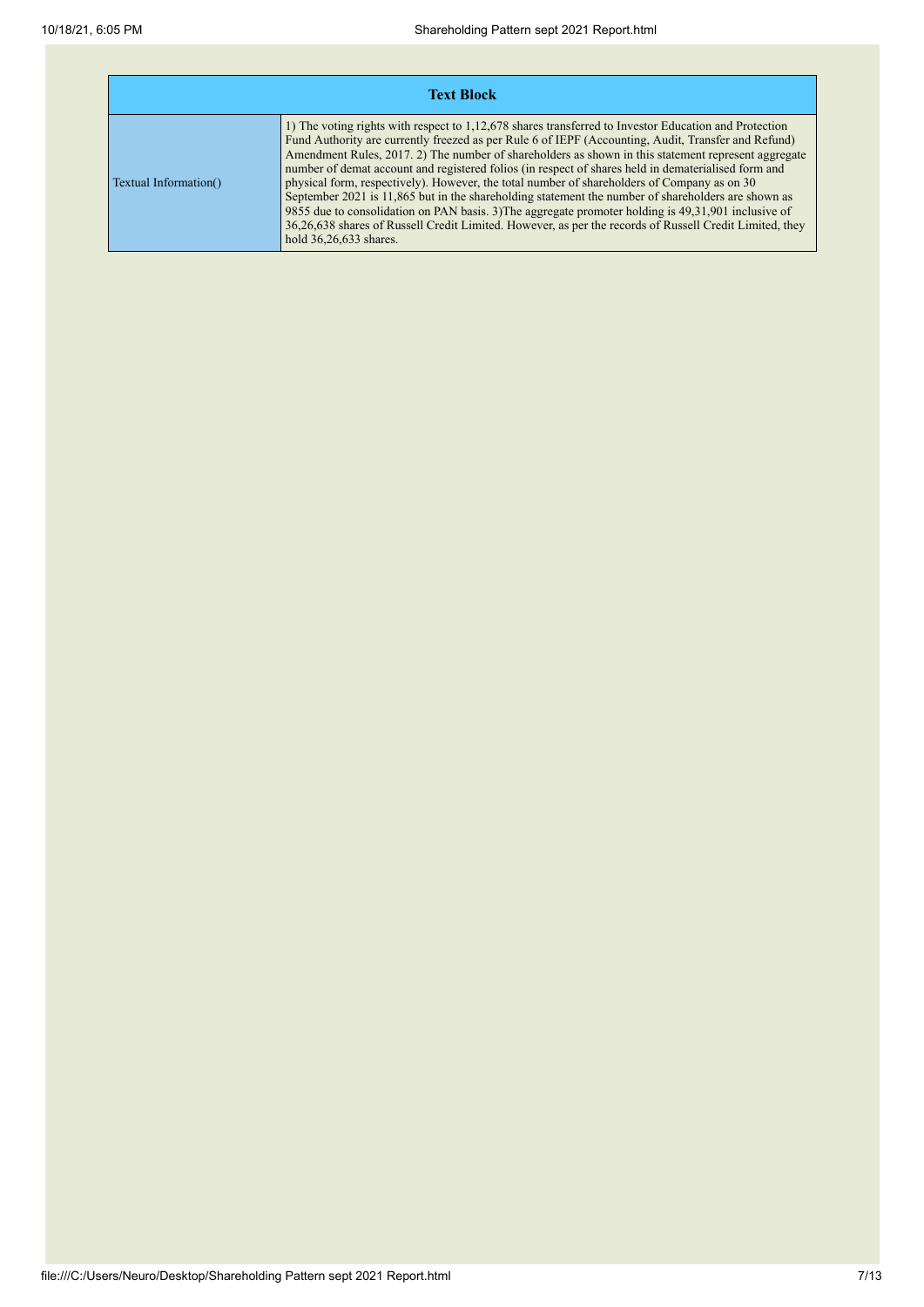|                                                                                                                                                                                         | Any Other (specify)     |                                                               |                             |                       |  |  |  |  |  |  |  |
|-----------------------------------------------------------------------------------------------------------------------------------------------------------------------------------------|-------------------------|---------------------------------------------------------------|-----------------------------|-----------------------|--|--|--|--|--|--|--|
| Searial No.                                                                                                                                                                             | $\mathbf{1}$            | $\overline{c}$                                                | 3                           |                       |  |  |  |  |  |  |  |
| Category                                                                                                                                                                                | <b>Bodies Corporate</b> | <b>Bodies Corporate</b>                                       | <b>Bodies Corporate</b>     | Click here to go back |  |  |  |  |  |  |  |
| Name of the<br>Shareholders (I)                                                                                                                                                         | <b>ITC LIMITED</b>      | RUSSELL CREDIT LIMITED                                        | RUSSELL INVESTMENTS LIMITED |                       |  |  |  |  |  |  |  |
| PAN(II)                                                                                                                                                                                 | AAACI5950L              | AABCR3494H                                                    | AABCR4631C                  | Total                 |  |  |  |  |  |  |  |
| No. of the<br>Shareholders (I)                                                                                                                                                          | 1                       | $\mathbf{1}$                                                  | $\mathbf{1}$                | 3                     |  |  |  |  |  |  |  |
| No. of fully paid<br>up equity shares<br>held (IV)                                                                                                                                      | 287600                  | 3626638                                                       | 1017663                     | 4931901               |  |  |  |  |  |  |  |
| No. Of Partly paid-<br>up equity shares<br>held(V)                                                                                                                                      |                         |                                                               |                             |                       |  |  |  |  |  |  |  |
| No. Of shares<br>underlying<br>Depository<br>Receipts (VI)                                                                                                                              |                         |                                                               |                             |                       |  |  |  |  |  |  |  |
| Total nos. shares<br>held $(VII) = (IV) +$<br>$(V)$ + $(VI)$                                                                                                                            | 287600                  | 3626638                                                       | 1017663                     | 4931901               |  |  |  |  |  |  |  |
| Shareholding as a<br>% of total no. of<br>shares (calculated<br>as per SCRR,<br>1957) (VIII) As a<br>% of $(A+B+C2)$                                                                    | 3.6                     | 45.36                                                         | 12.73                       | 61.69                 |  |  |  |  |  |  |  |
|                                                                                                                                                                                         |                         | Number of Voting Rights held in each class of securities (IX) |                             |                       |  |  |  |  |  |  |  |
| Class eg: X                                                                                                                                                                             | 287600                  | 3626638                                                       | 1017663                     | 4931901               |  |  |  |  |  |  |  |
| Class eg:y                                                                                                                                                                              |                         |                                                               |                             |                       |  |  |  |  |  |  |  |
| Total                                                                                                                                                                                   | 287600                  | 3626638                                                       | 1017663                     | 4931901               |  |  |  |  |  |  |  |
| Total as a % of<br><b>Total Voting rights</b>                                                                                                                                           | 3.6                     | 45.36                                                         | 12.73                       | 61.69                 |  |  |  |  |  |  |  |
| No. Of Shares<br>Underlying<br>Outstanding<br>convertible<br>securities $(X)$                                                                                                           |                         |                                                               |                             |                       |  |  |  |  |  |  |  |
| No. of Shares<br>Underlying<br>Outstanding<br>Warrants (Xi)                                                                                                                             |                         |                                                               |                             |                       |  |  |  |  |  |  |  |
| No. Of Shares<br>Underlying<br>Outstanding<br>convertible<br>securities and No.<br>Of Warrants (Xi)<br>(a)                                                                              |                         |                                                               |                             |                       |  |  |  |  |  |  |  |
| Shareholding, as a<br>% assuming full<br>conversion of<br>convertible<br>securities (as a<br>percentage of<br>diluted share<br>capital) $(XI)$ =<br>$(VII)+(X)$ As a %<br>of $(A+B+C2)$ | 3.6                     | 45.36                                                         | 12.73                       | 61.69                 |  |  |  |  |  |  |  |
| Number of Locked in shares (XII)                                                                                                                                                        |                         |                                                               |                             |                       |  |  |  |  |  |  |  |
| No. (a)                                                                                                                                                                                 |                         |                                                               |                             |                       |  |  |  |  |  |  |  |
| As a % of total<br>Shares held (b)                                                                                                                                                      |                         |                                                               |                             |                       |  |  |  |  |  |  |  |
|                                                                                                                                                                                         |                         | Number of Shares pledged or otherwise encumbered (XIII)       |                             |                       |  |  |  |  |  |  |  |
| No. (a)                                                                                                                                                                                 |                         |                                                               |                             |                       |  |  |  |  |  |  |  |
| As a % of total<br>Shares held (b)                                                                                                                                                      |                         |                                                               |                             |                       |  |  |  |  |  |  |  |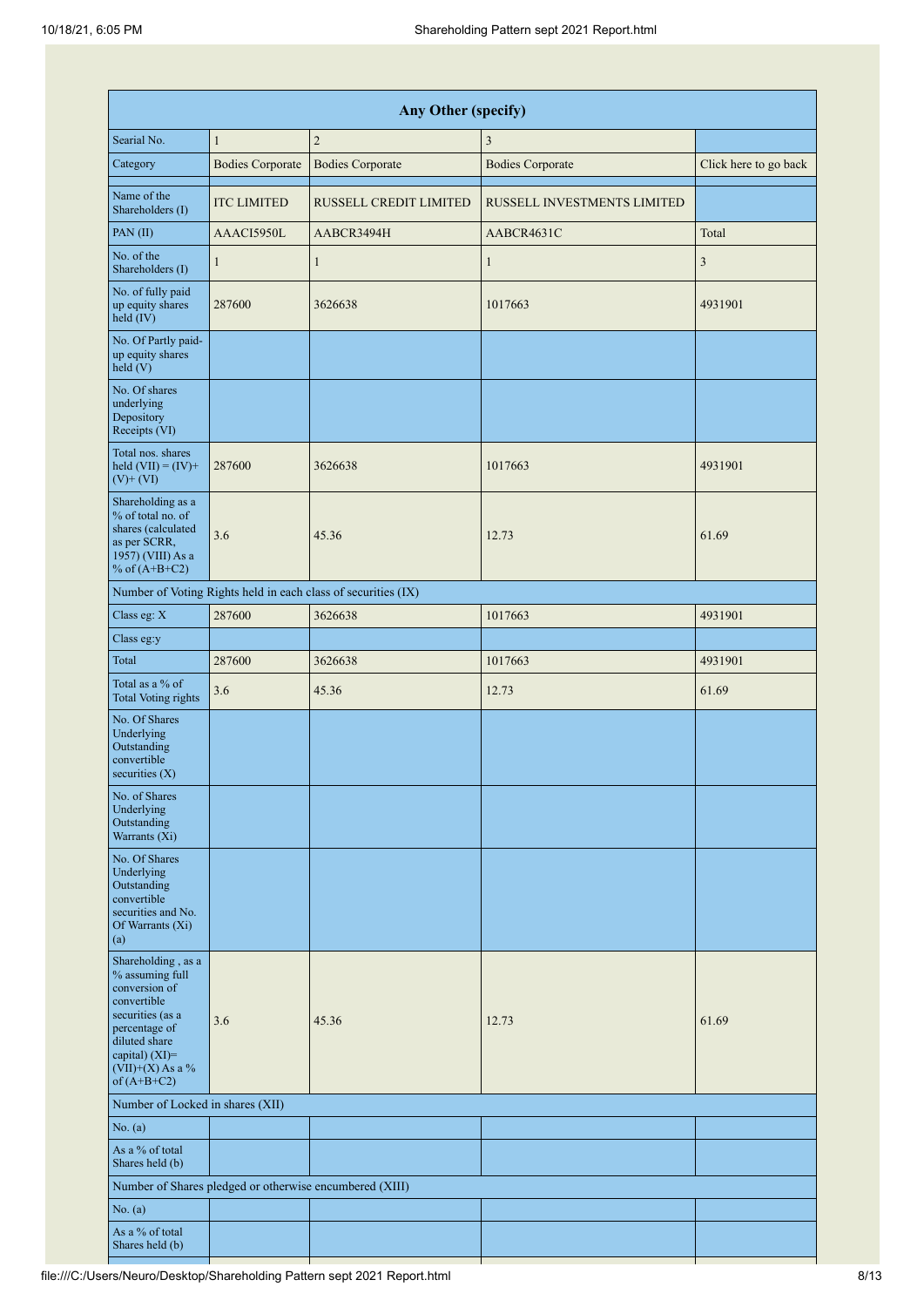## 10/18/21, 6:05 PM Shareholding Pattern sept 2021 Report.html

| Number of equity<br>shares held in<br>dematerialized<br>form $(XIV)$ | 287600                       | 3626633  | 1017663  | 4931896 |  |  |  |  |  |  |
|----------------------------------------------------------------------|------------------------------|----------|----------|---------|--|--|--|--|--|--|
|                                                                      | Reason for not providing PAN |          |          |         |  |  |  |  |  |  |
| Reason for not<br>providing PAN                                      |                              |          |          |         |  |  |  |  |  |  |
| Shareholder type                                                     | Promoter                     | Promoter | Promoter |         |  |  |  |  |  |  |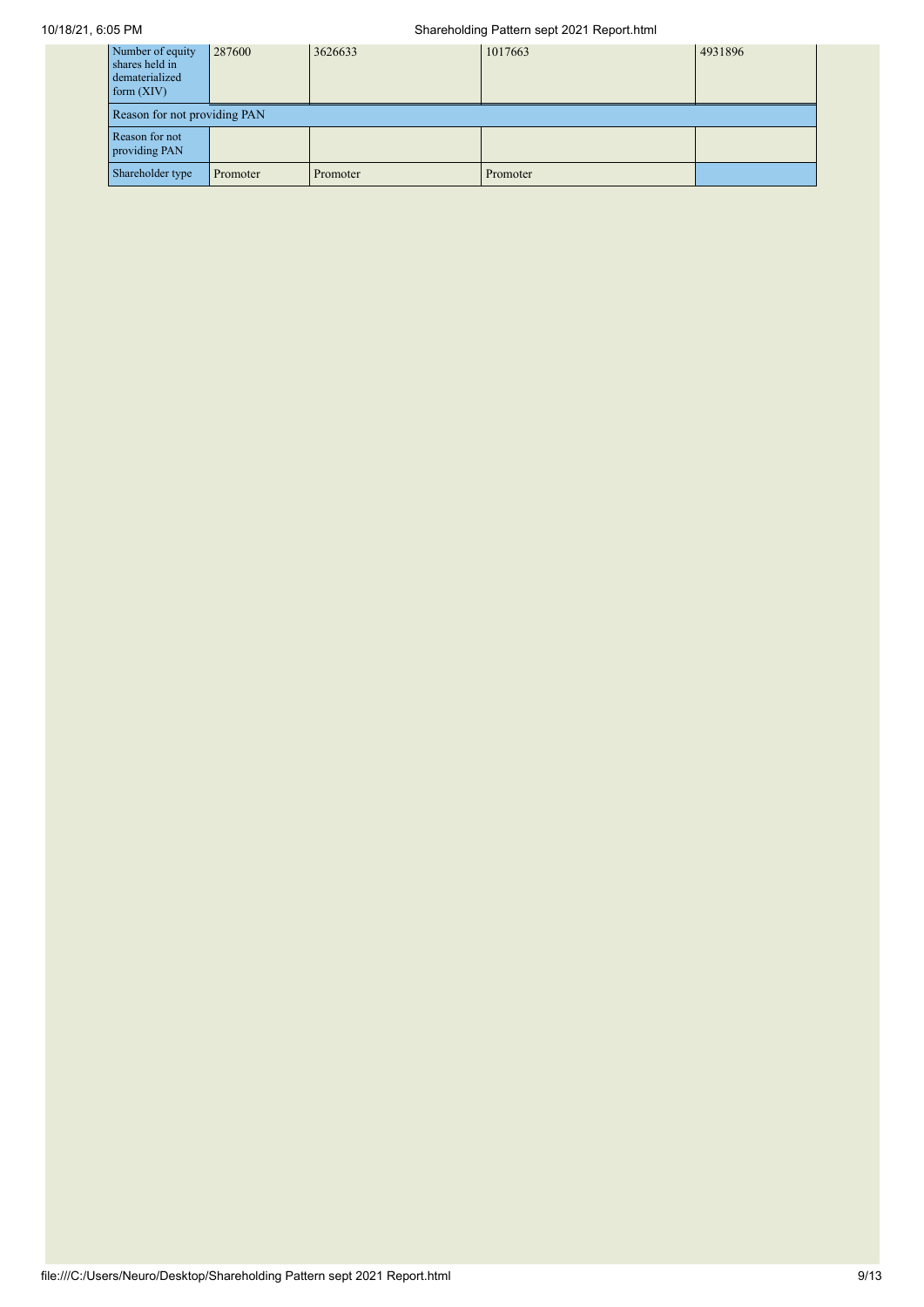|                                                                                                                                                                                         | Individuals - ii. Individual shareholders holding nominal share capital in excess of Rs. 2 lakhs. |                       |  |  |  |  |  |  |  |  |
|-----------------------------------------------------------------------------------------------------------------------------------------------------------------------------------------|---------------------------------------------------------------------------------------------------|-----------------------|--|--|--|--|--|--|--|--|
| Searial No.                                                                                                                                                                             | $\mathbf{1}$                                                                                      |                       |  |  |  |  |  |  |  |  |
| Name of the<br>Shareholders (I)                                                                                                                                                         | JIGNESH MADHUKANT MEHTA                                                                           | Click here to go back |  |  |  |  |  |  |  |  |
| PAN(II)                                                                                                                                                                                 | ACRPM4513H                                                                                        | Total                 |  |  |  |  |  |  |  |  |
| No. of fully paid<br>up equity shares<br>held $(IV)$                                                                                                                                    | 124325                                                                                            | 124325                |  |  |  |  |  |  |  |  |
| No. Of Partly paid-<br>up equity shares<br>held (V)                                                                                                                                     |                                                                                                   |                       |  |  |  |  |  |  |  |  |
| No. Of shares<br>underlying<br>Depository<br>Receipts (VI)                                                                                                                              |                                                                                                   |                       |  |  |  |  |  |  |  |  |
| Total nos. shares<br>held $(VII) = (IV) +$<br>$(V)$ + $(VI)$                                                                                                                            | 124325                                                                                            | 124325                |  |  |  |  |  |  |  |  |
| Shareholding as a<br>% of total no. of<br>shares (calculated<br>as per SCRR,<br>1957) (VIII) As a<br>% of $(A+B+C2)$                                                                    | 1.56                                                                                              | 1.56                  |  |  |  |  |  |  |  |  |
|                                                                                                                                                                                         | Number of Voting Rights held in each class of securities (IX)                                     |                       |  |  |  |  |  |  |  |  |
| Class eg: X                                                                                                                                                                             | 124325                                                                                            | 124325                |  |  |  |  |  |  |  |  |
| Class eg:y                                                                                                                                                                              |                                                                                                   |                       |  |  |  |  |  |  |  |  |
| Total                                                                                                                                                                                   | 124325                                                                                            | 124325                |  |  |  |  |  |  |  |  |
| Total as a % of<br><b>Total Voting rights</b>                                                                                                                                           | 1.56                                                                                              | 1.56                  |  |  |  |  |  |  |  |  |
| No. Of Shares<br>Underlying<br>Outstanding<br>convertible<br>securities $(X)$                                                                                                           |                                                                                                   |                       |  |  |  |  |  |  |  |  |
| No. of Shares<br>Underlying<br>Outstanding<br>Warrants (Xi)                                                                                                                             |                                                                                                   |                       |  |  |  |  |  |  |  |  |
| No. Of Shares<br>Underlying<br>Outstanding<br>convertible<br>securities and No.<br>Of Warrants (Xi)<br>(a)                                                                              |                                                                                                   |                       |  |  |  |  |  |  |  |  |
| Shareholding, as a<br>% assuming full<br>conversion of<br>convertible<br>securities (as a<br>percentage of<br>diluted share<br>capital) $(XI)$ =<br>$(VII)+(X)$ As a %<br>of $(A+B+C2)$ | 1.56                                                                                              | 1.56                  |  |  |  |  |  |  |  |  |
| Number of Locked in shares (XII)                                                                                                                                                        |                                                                                                   |                       |  |  |  |  |  |  |  |  |
| No. (a)                                                                                                                                                                                 |                                                                                                   |                       |  |  |  |  |  |  |  |  |
| As a % of total<br>Shares held (b)                                                                                                                                                      |                                                                                                   |                       |  |  |  |  |  |  |  |  |
| Number of equity<br>shares held in<br>dematerialized<br>form $(XIV)$                                                                                                                    | 124325                                                                                            | 124325                |  |  |  |  |  |  |  |  |
| Reason for not providing PAN                                                                                                                                                            |                                                                                                   |                       |  |  |  |  |  |  |  |  |
| Reason for not<br>providing PAN                                                                                                                                                         |                                                                                                   |                       |  |  |  |  |  |  |  |  |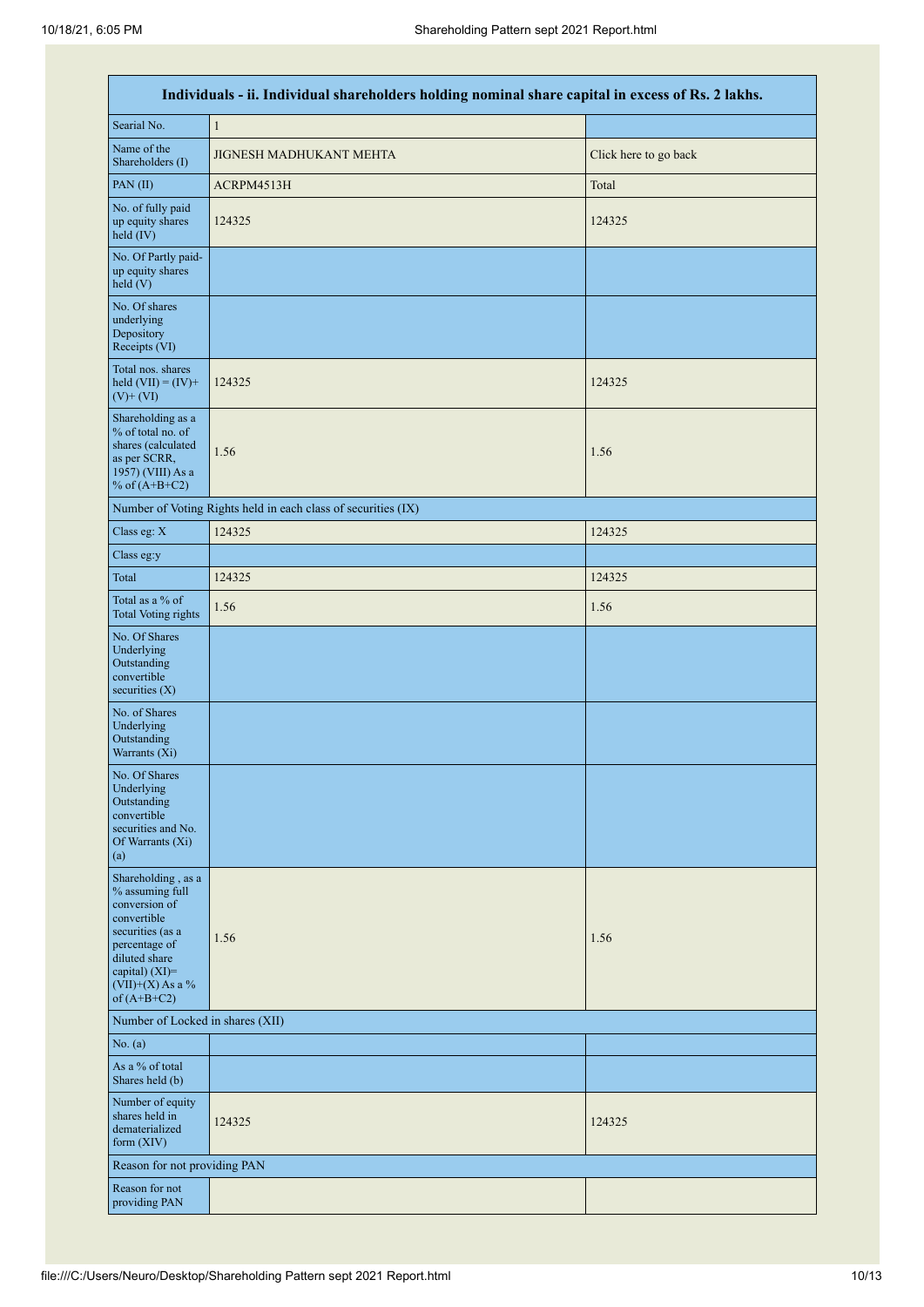|                                                                                                                                                                                         |                                                               | <b>Any Other (specify)</b> |                  |                |                       |
|-----------------------------------------------------------------------------------------------------------------------------------------------------------------------------------------|---------------------------------------------------------------|----------------------------|------------------|----------------|-----------------------|
| Searial No.                                                                                                                                                                             | $\mathbf{1}$                                                  | $\overline{c}$             | 3                | $\overline{4}$ |                       |
| Category                                                                                                                                                                                | <b>Bodies Corporate</b>                                       | Non-Resident Indian (NRI)  | <b>Trusts</b>    | <b>IEPF</b>    |                       |
| Category / More<br>than 1 percentage                                                                                                                                                    | Category                                                      | Category                   | Category         | Category       |                       |
| Name of the<br>Shareholders (I)                                                                                                                                                         |                                                               |                            |                  |                | Click here to go back |
| PAN(II)                                                                                                                                                                                 |                                                               |                            |                  |                | Total                 |
| No. of the<br>Shareholders (I)                                                                                                                                                          | 122                                                           | 108                        | $\mathbf{2}$     | $\mathbf{1}$   | 233                   |
| No. of fully paid<br>up equity shares<br>held $(IV)$                                                                                                                                    | 267865                                                        | 36730                      | 150              | 112678         | 417423                |
| No. Of Partly paid-<br>up equity shares<br>held (V)                                                                                                                                     |                                                               |                            |                  |                |                       |
| No. Of shares<br>underlying<br>Depository<br>Receipts (VI)                                                                                                                              |                                                               |                            |                  |                |                       |
| Total nos. shares<br>held $(VII) = (IV) +$<br>$(V)$ + $(VI)$                                                                                                                            | 267865                                                        | 36730                      | 150              | 112678         | 417423                |
| Shareholding as a<br>% of total no. of<br>shares (calculated<br>as per SCRR,<br>1957) (VIII) As a<br>% of $(A+B+C2)$                                                                    | 3.35                                                          | 0.46                       | $\boldsymbol{0}$ | 1.41           | 5.22                  |
|                                                                                                                                                                                         | Number of Voting Rights held in each class of securities (IX) |                            |                  |                |                       |
| Class eg: X                                                                                                                                                                             | 267865                                                        | 36730                      | 150              | 112678         | 417423                |
| Class eg:y                                                                                                                                                                              |                                                               |                            |                  |                |                       |
| Total                                                                                                                                                                                   | 267865                                                        | 36730                      | 150              | 112678         | 417423                |
| Total as a % of<br><b>Total Voting rights</b>                                                                                                                                           | 3.35                                                          | 0.46                       | $\boldsymbol{0}$ | 1.41           | 5.22                  |
| No. Of Shares<br>Underlying<br>Outstanding<br>convertible<br>securities $(X)$                                                                                                           |                                                               |                            |                  |                |                       |
| No. of Shares<br>Underlying<br>Outstanding<br>Warrants (Xi)                                                                                                                             |                                                               |                            |                  |                |                       |
| No. Of Shares<br>Underlying<br>Outstanding<br>convertible<br>securities and No.<br>Of Warrants (Xi)<br>(a)                                                                              |                                                               |                            |                  |                |                       |
| Shareholding, as a<br>% assuming full<br>conversion of<br>convertible<br>securities (as a<br>percentage of<br>diluted share<br>capital) $(XI)$ =<br>$(VII)+(X)$ As a %<br>of $(A+B+C2)$ | 3.35                                                          | 0.46                       | $\boldsymbol{0}$ | 1.41           | 5.22                  |
| Number of Locked in shares (XII)                                                                                                                                                        |                                                               |                            |                  |                |                       |
| No. (a)                                                                                                                                                                                 |                                                               |                            |                  |                |                       |
| As a % of total<br>Shares held (b)                                                                                                                                                      |                                                               |                            |                  |                |                       |
| Number of equity<br>shares held in<br>dematerialized<br>form $(XIV)$                                                                                                                    | 264957                                                        | 35720                      | 150              | 112678         | 413505                |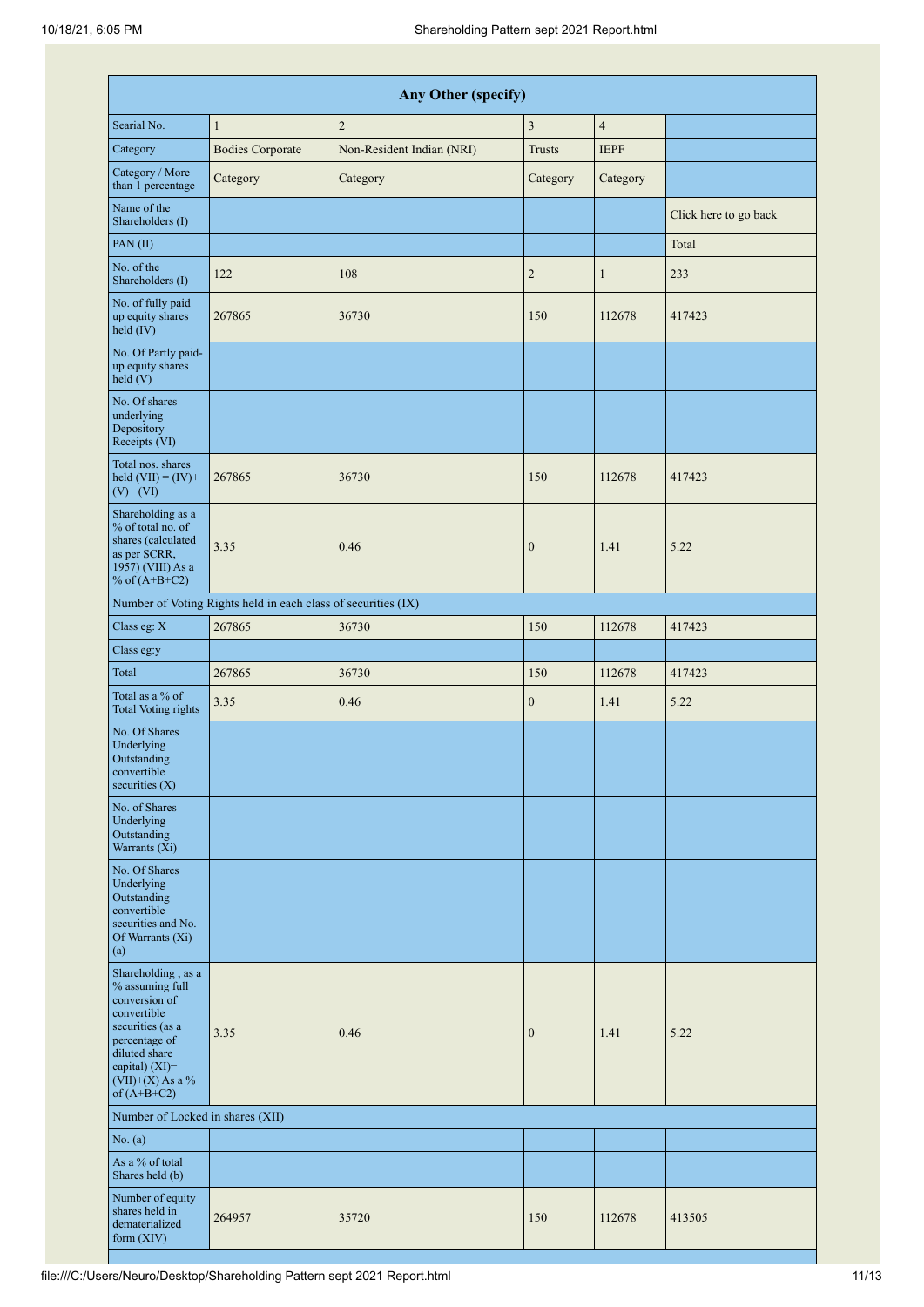|                                 | Reason for not providing PAN |  |  |  |  |  |  |  |
|---------------------------------|------------------------------|--|--|--|--|--|--|--|
| Reason for not<br>providing PAN |                              |  |  |  |  |  |  |  |